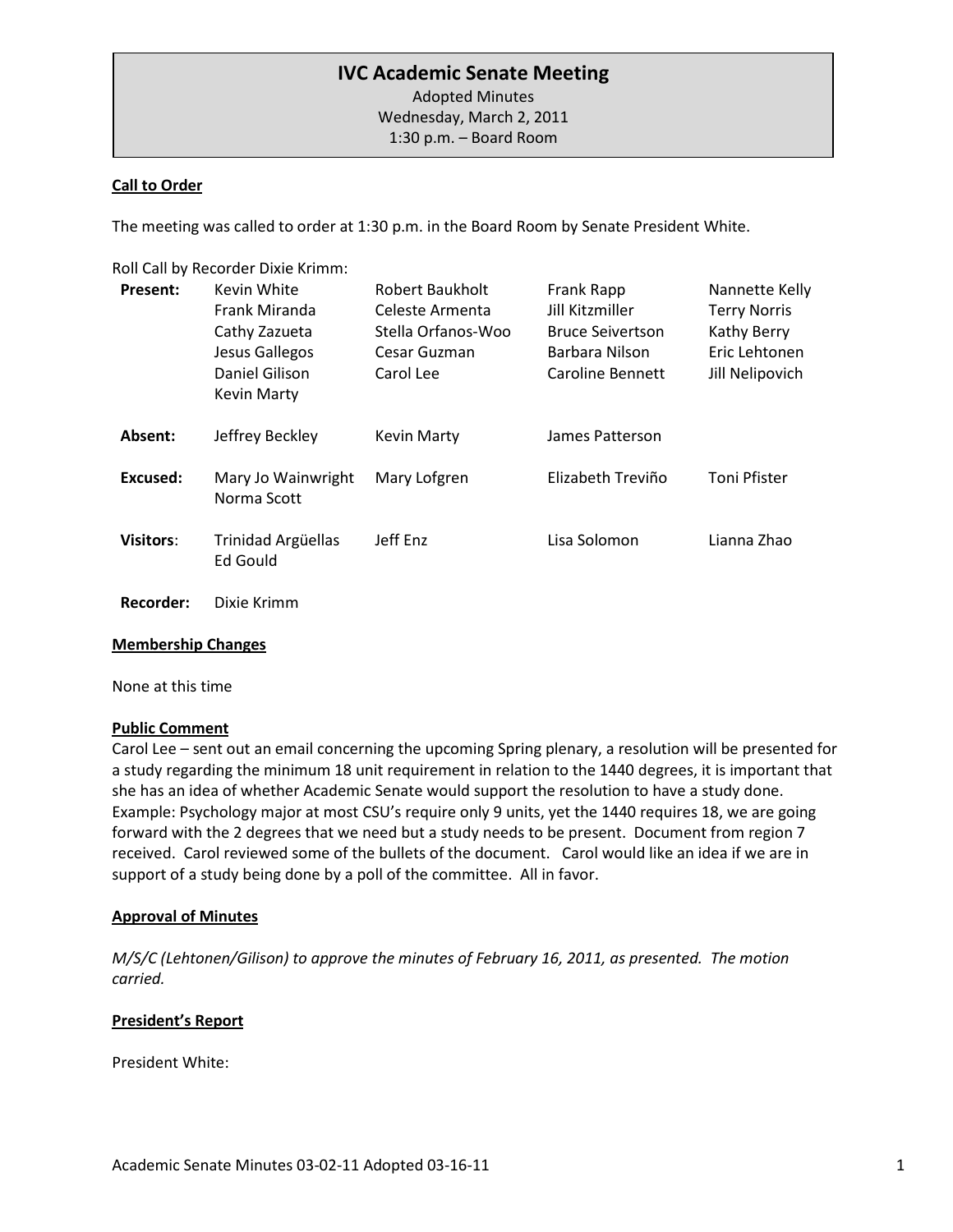- Regarding action items, note inclusion of budget issues would like to know where Academic Senate stands on the issue.
- Will be attending a conference in about a week (see Kevin regarding details) will bring back information, is being paid for by State
- Working with ASG and with CTA on planning and putting together a holiday celebration regarding Cesar Chavez, should have in place by next meeting.
- Would like to wrap up the Tenure Review committee issues by the next meeting.

#### **GUEST SPEAKER – Dr. Richard Mahon**

## **Area D Representative; Chair of Educational Policies Academic Senate for California Community Colleges**

- Introduction Roots of CCC presented, overview of CCC Academic Senate, first California Community College was in Fresno in 1912 as an outgrowth of the K-12.
- Presented resource documents for faculty: Rostrum (snapshot of what faculty are thinking about statewide issues), Adopted papers about issues abroad. These can be found on the website at www.asccc.org.
- Process of State Academic Senate meetings reviewed.
- Requisite issue discussed.

### **Consent Agenda**

- 1. Curriculum Committee minutes 12-01-10
- 2. Curriculum Committee Recommendations to the President 12-01-10

*M/S/C (Lee/Nilson) to approve the above consent agenda items. The motion carried*

### **Action Items**

- 1. Professional Development Committee Policy Draft
	- Kevin White Review of document.
	- Barbara Nilson How is membership determined.
	- Michael Heumann 2 faculty (by Senate), 2 staff (by CSEA), 1 administrator (by Dr. Gould)
	- Carol Lee what is the difference between flex and staff development?
	- Kathy Berry flex must follow certain criteria that are provided by the Chancellor's Office. Professional Development can be geared more to staff. CTA has negotiated for 2 flex days so they must be established.
	- Carol Lee the board has approved a calendar so we need to determine flex activities.
	- Barbara Nilson are you looking to get this approved today or just reviewing.
	- Kevin White would like a decision today.

*M/S/C (Nilson/Rapp)* to approve the policy as presented. The motion carried.

### Discussion:

Frank Rapp – should the language include how the positions are determined so the question does not come up again.

Kevin White – yes that will be included.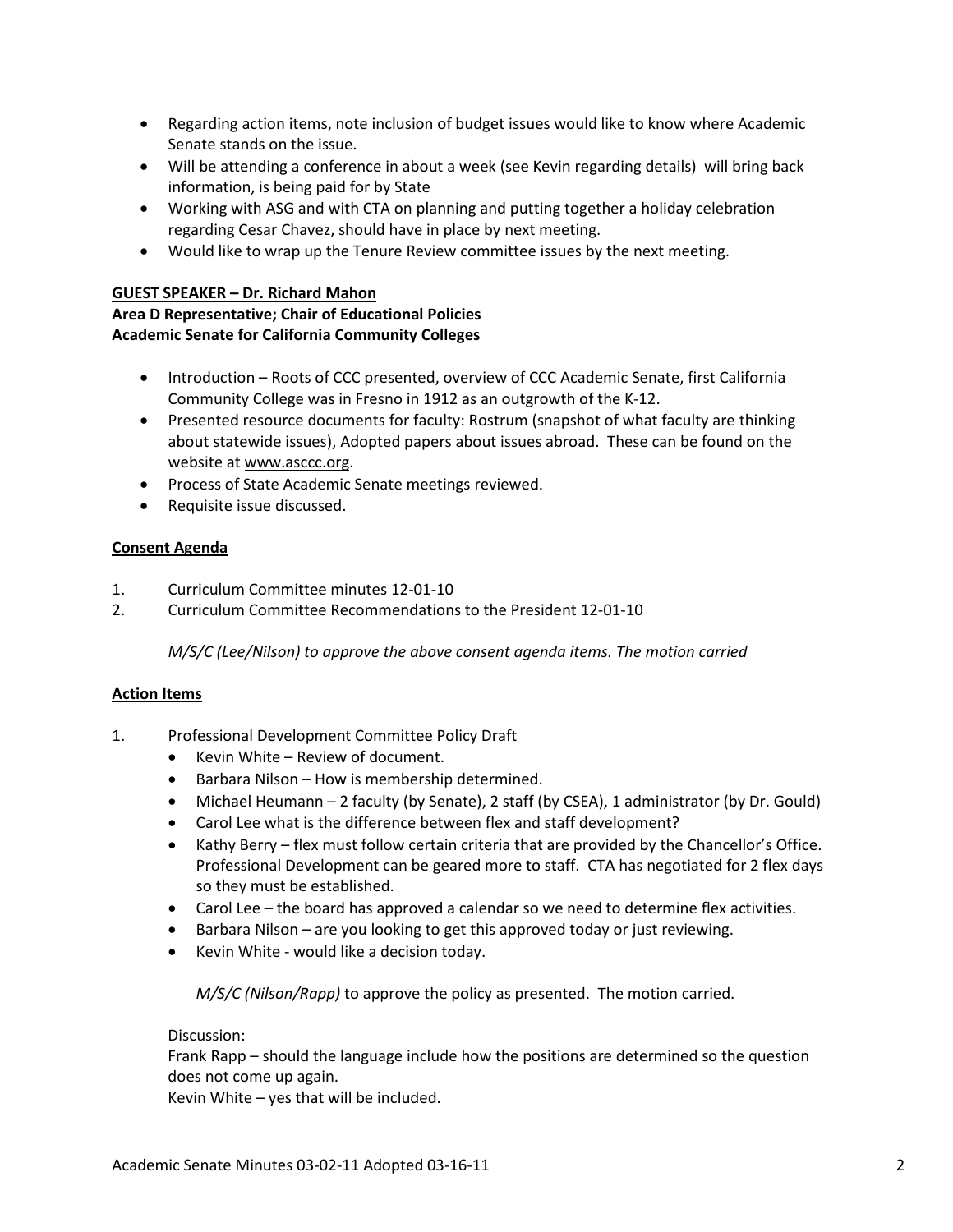- 2. Reductions in Force (RIFs) and Particular Kinds of Service (PKS) Academic Senate Resolution
	- This is a statement to identify the Academic Senate's intent to work with Administration and to minimize the effect of potential cuts and reduction in programs to students, to identify the Senate's intent.

*M/S/C (Nilson/Kitzmiller)* to approve the RIF's and PKS resolution document as presented.

### Discussion:

Revisions for grammatical issues presented and corrections made.

- Daniel Gilison should the senate create a statement, to include in the resolution, that the Academic Senate rejects the idea that layoffs of faculty should occur?
- Eric Lehtonen regarding rules of procedure, should we be having a first and second reading?
- Kevin White we would pass this reading, suspend the rules, then pass the second reading.
- Daniel Gilison would the statement mentioned above be appropriate to be included at this time.
- Discussion ensued regarding including a statement as mentioned above.
- Ed Gould provided input on a statement that could be included.

*M/S/C (Lee/Baukholt)* to approve the suspension of the rules. The motion carried.

The following statement was added to the resolution as the fourth paragraph:

"WHEREAS, the Academic Senate opposes the proposed layoffs because of the devastating effects on Imperial Valley College students"

*M/S/C (Lehtonen/Rapp)* to approve the second reading. 1 – opposed. The motion carried.

### **Discussion and Information Items**

- 1. Spring Academic Senate Election Plan Frank Rapp
	- Action for the President of the Senate and the three at-large senators, whose terms will end on May 31, 2014. Will be sending out the notice of vacancy to all faculty on Monday, March 7, 2010, the declaration of candidacy deadline will be Monday, March 14, 2010, at 5:00pm. Sample ballots will be distributed on Wednesday, March 16, 2010 along with instructions for acquiring an absentee ballot. The election will be on Thursday, March 24, 2010, from 9:00am – 3:00pm in the faculty lounge. Frank will be recruiting people to help with the polls, and will be recruiting people to help with the count.
	- According to the record the expiring term positions for the at-large senators are for: Mary Lofgren, James Patterson, and Caroline Bennett.
	- Barbara Nilson volunteered to help with elections.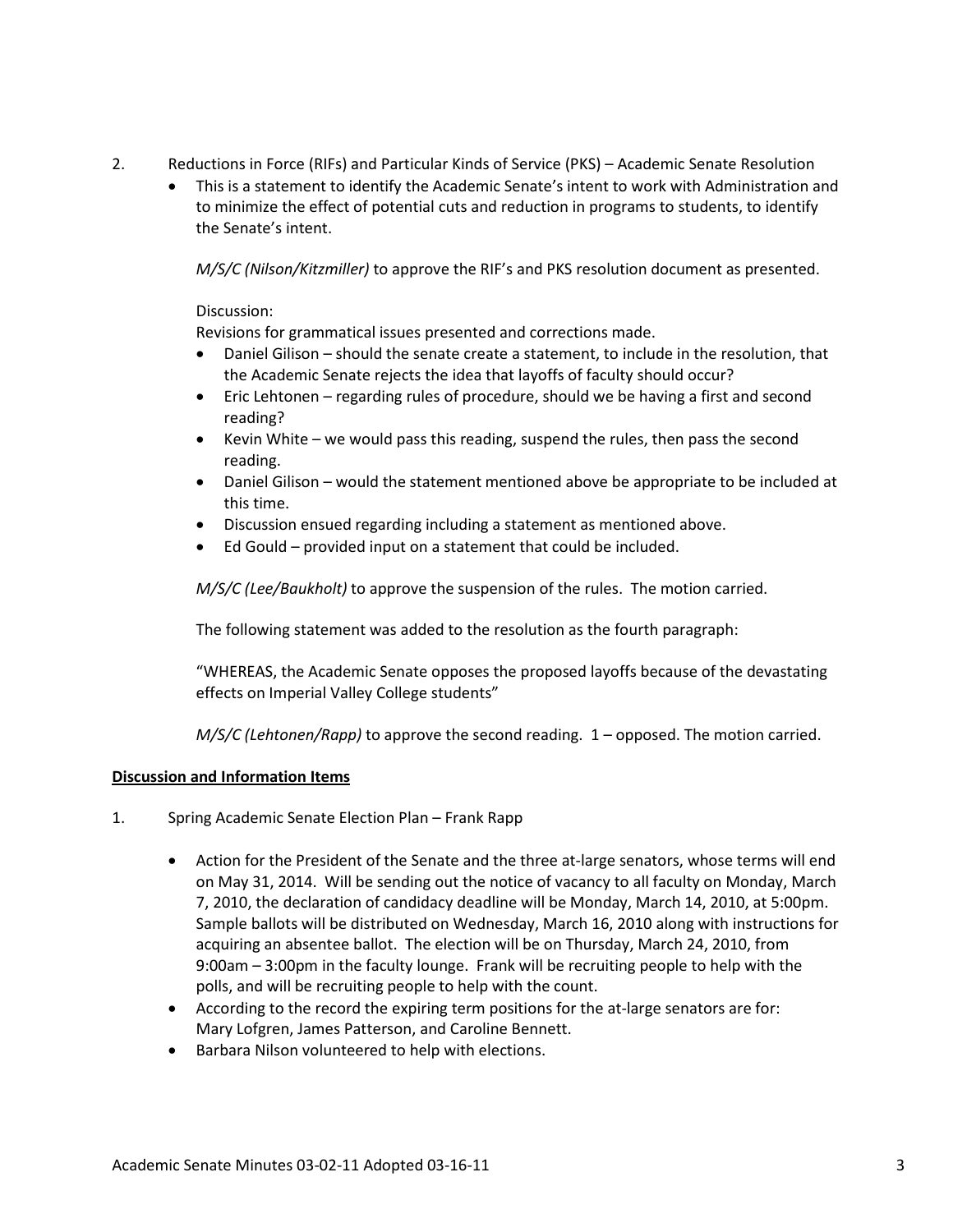- 2. One year evaluation of the campus reorganization
	- Kevin White two areas we would like to evaluate, first to evaluate the results do faculty feel the campus runs more efficiently, second to evaluate the cost. Would like to put together a committee to take a look at these issues. Have in mind survey monkey to determine if your job experience improved with the new dean structure and has the cost remained neutral.

Discussion:

- Frank Rapp will come up with questions for the survey
- Kevin White any and all faculty input is important, talk to Frank directly if you would like to assist
- Kevin White and Frank Rapp will report to members at each meeting. Hoping to have input when the board meets.
- 3. Superintendent/President evaluation

Discussion ensued regarding the forms to evaluate the Superintendent/President, Vice Presidents, and Deans. Senate President White will try to locate the forms and email to the senators and/or bring them to the next meeting.

\* Note – Dr. Gould mentioned that board policy does not include evaluation of administrators and president so it may need to be looked at for validity.

- Kevin White request for volunteers for the Evaluation Committee: Frank Rapp, Eric Lehtonen, Kevin White
- 4. By-laws Committee to update changes
	- Kevin White plan is to revise the by laws by the end of the semester. There have been many changes that would require the by-laws to be revised. Requesting volunteers for the By-laws Committee: Robert Baukholt
- 5. Diversity Committee needs faculty members
	- Kevin White Dr. Cuellar will be heading up this committee. Volunteers: *None*
	- Alfredo Cuellar the committee should consist of 7 to 9 members to meet once a month and report to the Vice President of Academic Services.
	- Carol Lee questioned why are we looking at this committee only for volunteers, it should be put out to the entire campus faculty.
	- Frank Rapp will send out a message to faculty but would suggest that members bring this to their meetings as well
	- Robert Baukholt asked if volunteers should be recruited at their meetings for the Diversity Committee only or for the by-laws committee as well
	- Kevin White asked that senate members please mention both at their meetings.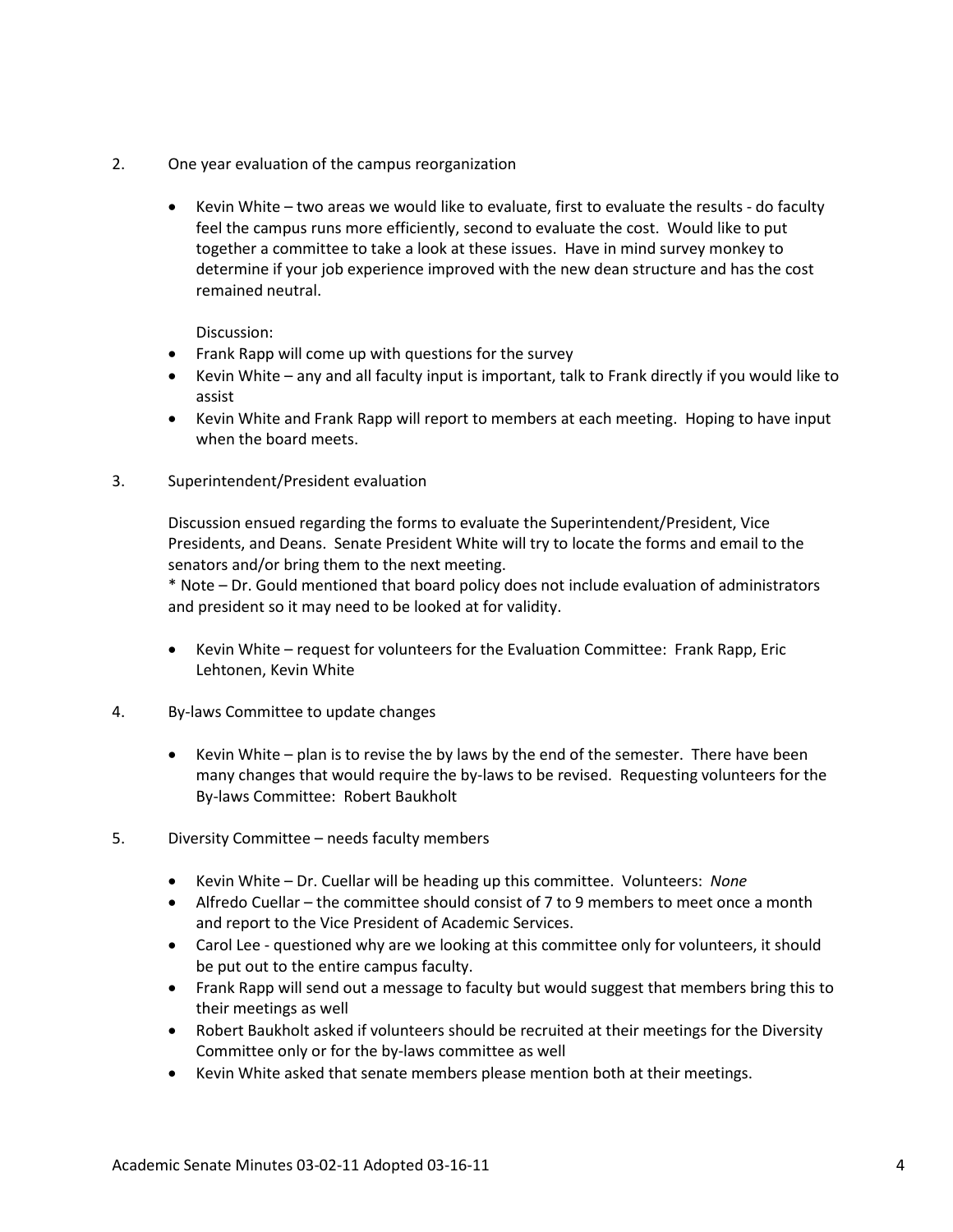## **Reports**

Past President Bruce Seivertson:

• No report at this time

Treasurer Norma Nunez:

• No report at this time

VP of Instruction Kathy Berry:

- Just returned from the League of Innovations Conference funded by VTEA. As bad as the budget is, we are not the worst; Arizona is talking about defunding higher education. There were a lot of strategies on how to be innovative. Looking at enrollment management and what would happen with courses if we must have reductions. It is time that the college creates an enrollment management task force. This group would look at balancing the curriculum with the core mission of the college: Career Technical, Transfer, and high level Basic Skills. Academic Senate and CIO sent out a query to determine what high level basic skills are. There will be a workload reduction, how do we balance the curriculum and schedule. Tomorrow this will be launched, let Kevin know if you are interested in assisting with this task force. A meeting will begin at 4:00 after the Curriculum Committee.
- Comprehensive Program Review is due March 11, 2010.

Chief Financial Officer (CFO) John Lau:

• No report at this time

Basic Skills Initiative (BSI) Coordinator Frank Rapp:

• Update on funding, will be getting aprox 18,000 in additional funding.

Student Learning Outcomes (SLO) Toni Pfister:

• No report at this time

Associated Student Government (ASG) Jesus Gallegos:

• Jesus Gallegos – elections for ASG on March 13 and 14. Karaoke will be held March  $3^{rd}$  in the college center. Hands Across California will be held Sunday, April 17, 2010 in San Diego, from 7:00am-10:00am – to voice opposition to budget cuts and rising tuition in California Community Colleges.

Contingent Faculty Representative:

• No report at this time

Collective Bargaining Units Gaylla Finnell:

Lisa Solomon – CTA members are discussing RIFs and layoffs, March  $15<sup>th</sup>$  deadline for notices. If you have any questions please contact Lisa Solomon or Gaylla Finnell.

### **COMMITTEES**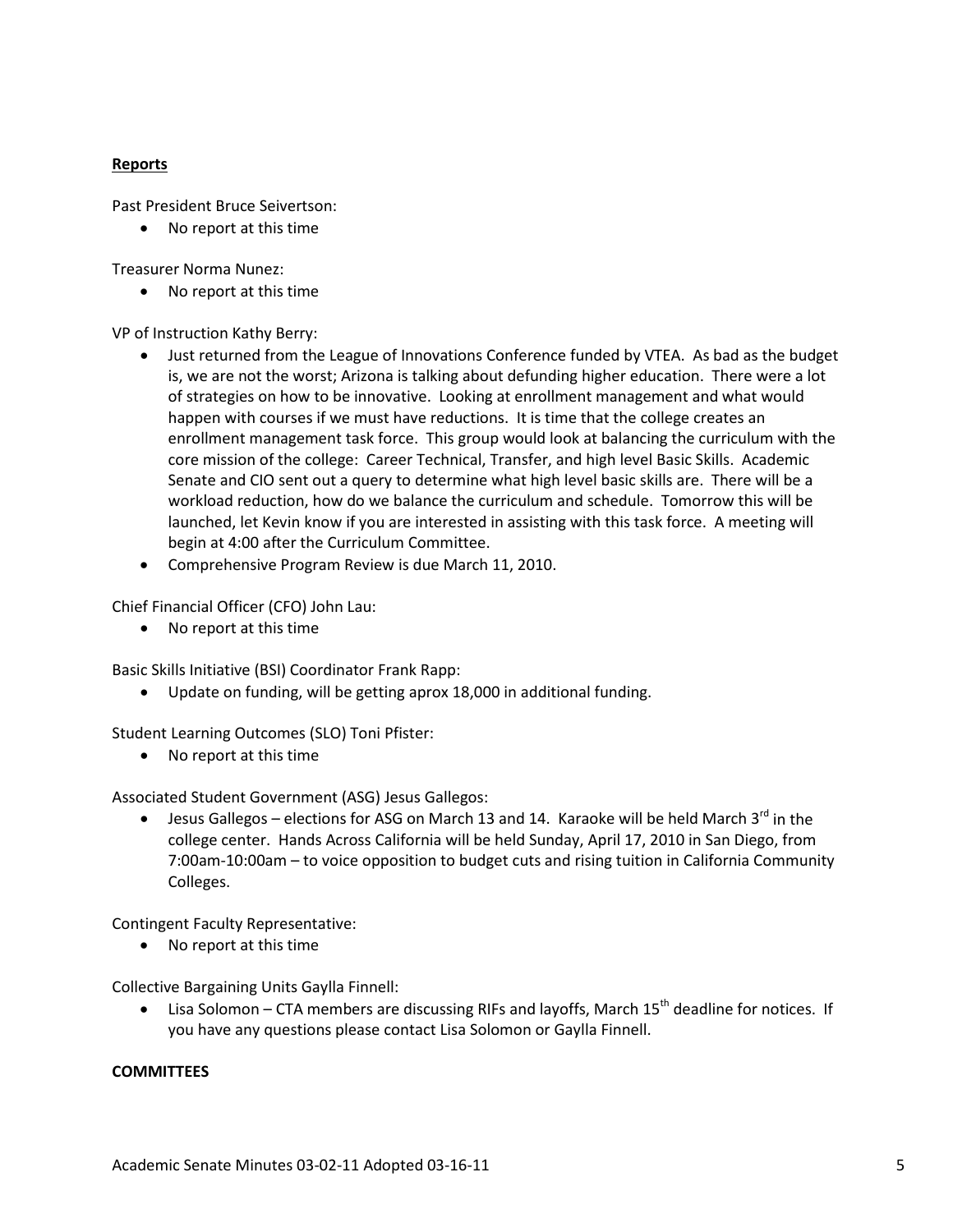- 1. Curriculum Committee Nothing to report at this time
- 2. Tenure Committee Nothing to report at this time
- 3. College Council Michael Heumann – naming of the art gallery is an issue, should be resolved in the next month or two. His term will be ending at the end of March, 2010.
- 4. Equivalency Nothing to report at this time
- 5. Budget & Fiscal Planning Nothing to report at this time
- 6. Learning Support Services Nothing to report at this time
- 7. Distance Education Nothing to report at this time
- 8. Educational Master Plan Committee/CART Due March 11<sup>th</sup>.
- 9. Other: None

### **"For the Good of the Order":**

### **Adjournment**

The meeting adjourned at 3:05 pm.

The next regularly scheduled meeting of the Imperial Valley College Academic Senate will be on Wednesday, March 16, 2011 at 1:30 p.m. in the Board Room.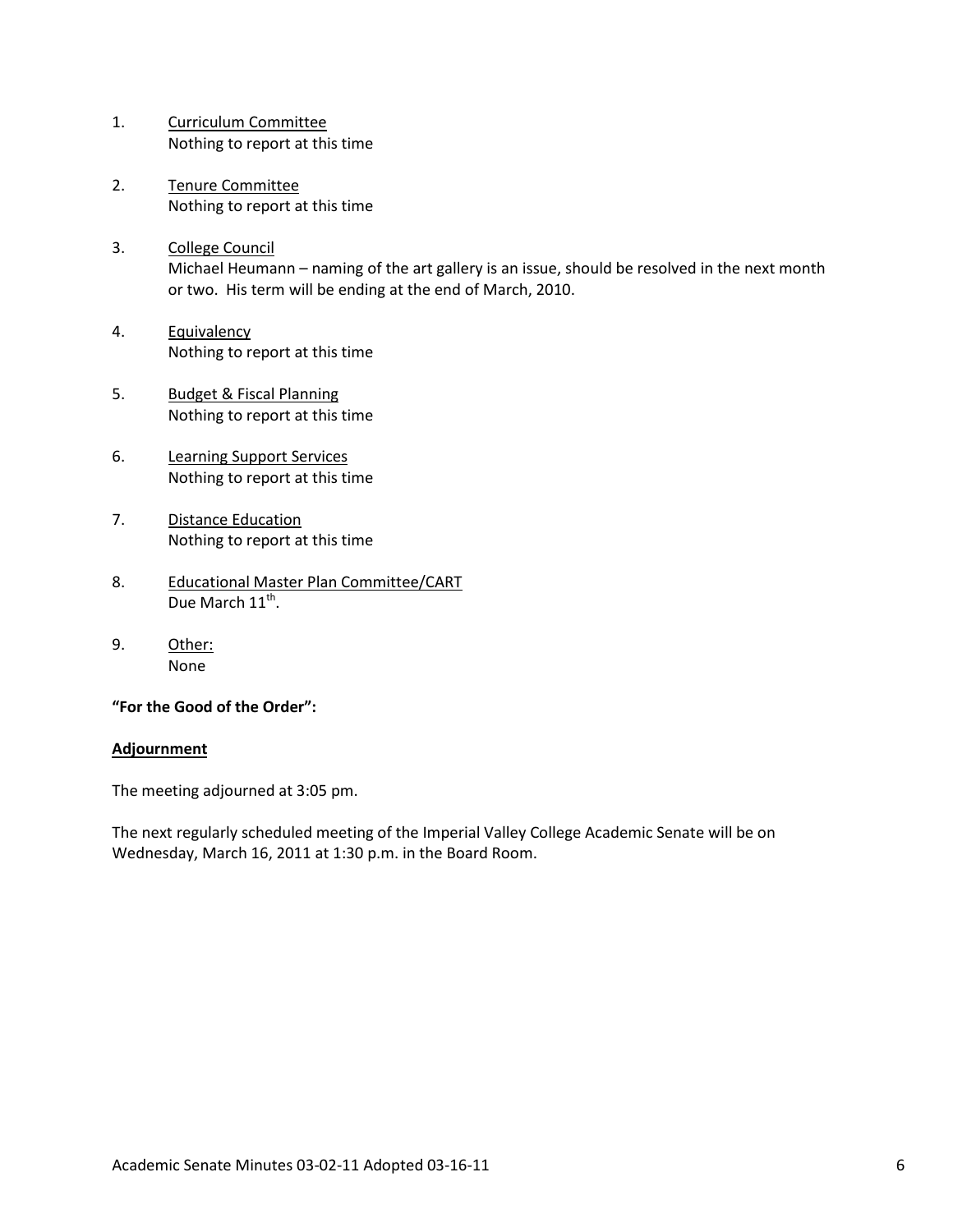## PROFESSIONAL DEVELOPMENT COMMITTEE

The Professional Development Committee (Committee) will promote the mission and goals of Imperial Valley College. The Committee will plan, schedule and present activities on specific days throughout the calendar year. Specific objectives are staff development, student success and instructional excellence.

The membership of the Professional Development Committee shall consist of: 2 faculty, 2 staff and 1 administrator. The Committee Chair will be elected by the committee and receive compensation. The Committee Chair will have the following responsibilities:

- 1. Convene the Professional Development Committee on a regular basis.
- $2.$ Distribute, collect and maintain sign-in sheets for all institutionally sponsored professional development activities for the purpose of verifying attendance.
- $3<sub>1</sub>$ Provide for and maintain event/activity evaluations.
- $4.$ Develop, maintain, and be accountable for the Professional Development budget.
- 5. Submit all state and institutional reports as required.

The Professional Development Committee and Chair will conduct business in accordance with parliamentary procedures and all other institutional and state requirements governing open meetings.

All such institutionally sponsored activities may be used by faculty to meet their service obligations. In addition, the Committee will review and approve all applications for professional development funds and complete and submit documentation required by the District or state regulations.

# **Procedures**

Requests for Professional Development sponsorship of an activity must be submitted to the Committee at least fifteen working days prior to the date of the activity. All activities are subject to review by the Vice President of Academic Services. The Vice President has the authority to grant or deny final approval. Appeals may be made to the Academic Senate President, who will consult with the Vice President to reach a mutual resolution of the appeal.

Presenters of institutionally sponsored activities will be compensated by a formula to be negotiated by bargaining units and the District.

# **Review & Revision**

This policy is subject to review and revision annually.

Professional Development Committee 3/2/11